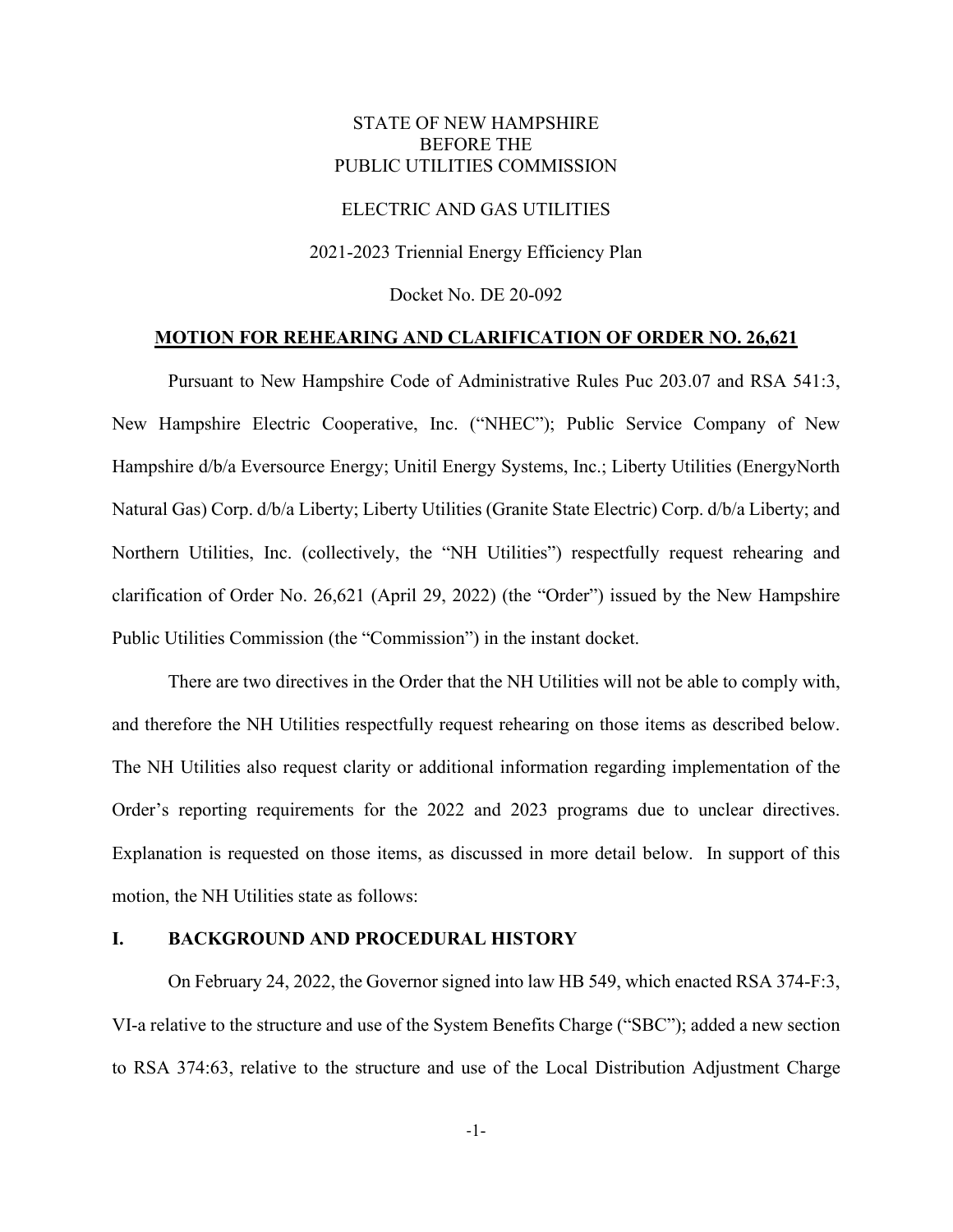("LDAC"); and amended RSA 125-O:5-a, relative to the Energy Efficiency and Sustainable Energy Board. HB 549 set the SBC and LDAC rates for the remainder of 2022 identical to those approved by the Commission for effect January 1, 2020 with subsequent annual increases tied to inflation beginning in 2023. HB 549 required the NH Utilities to file an updated plan on March 1, 2022, relating to the ratepayer-funded energy efficiency programming to be implemented between May 1, 2022, and December 31, 2023. The legislation also prescribed certain standards by which the Commission is to evaluate the NH Utilities' energy efficiency plans.

On March 1, 2022, the NH Utilities filed a new 2022–2023 Plan ("2022–2023 Plan"), including each utility's benefit-cost model supporting energy efficiency plans consistent with the 2020 program structure as authorized by HB 549, and based on revenues estimated as a result of the rates set by HB 549. On March 16, 2022, the Commission issued a supplemental notice of adjudicative proceeding, providing a brief statement of HB 549's legal standards and the NH Utilities' new filings. In addition, the notice established a procedural schedule leading up to a previously scheduled hearing on the 2022–2023 Plan on April 21, 2022.

On April 19, 2022, the NH Utilities pre-filed the direct testimony of Katherine Peters, Marc Lemenager, John J. Butler, Eric Stanley, Mary Downes, and Carol Woods in support of the 2022– 2023 Plan; the New Hampshire Department of Energy ("DOE") pre-filed the direct testimony of Elizabeth Nixon, Stephen Eckberg, Jay Dudley, and Scott Balise in support of the 2022–2023 Plan, with proposed modifications; the Office of the Consumer Advocate ("OCA") pre-filed the direct testimony of Courtney Lane and Danielle Goldberg in support of the 2022–2023 Plan, with additional recommendations; and Clean Energy New Hampshire ("CENH") pre-filed the direct testimony of Christopher Skoglund in support of the 2022–2023 Plan.

On April 21, 2022, the duly noticed hearing was held on the 2022–2023 Plan with the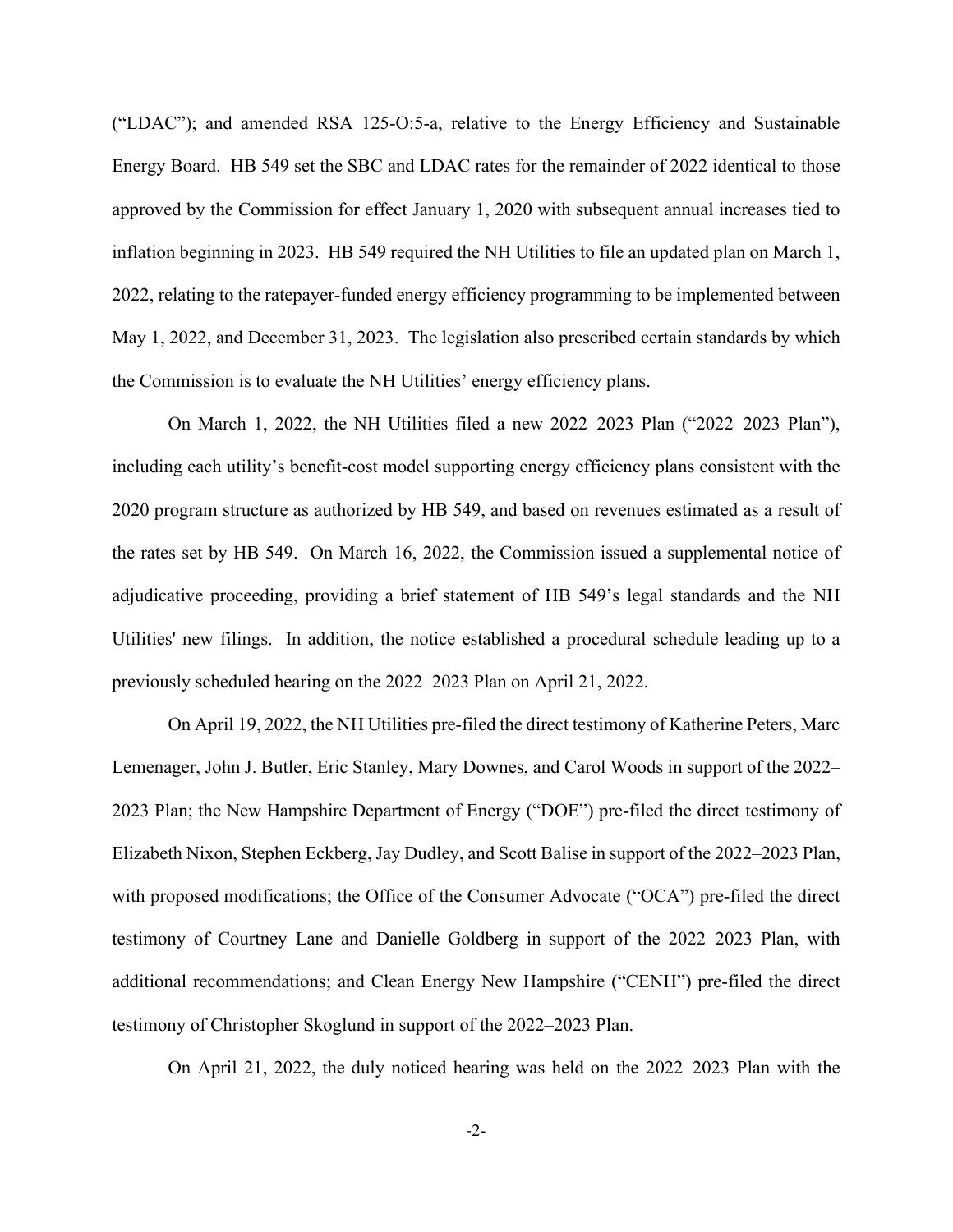following parties participating: the NH Utilities, the OCA, CENH, Conservation Law Foundation ("CLF"), the New Hampshire Department of Environmental Services ("DES"), and DOE. All parties testified in support of the Commission approving the 2022-2023 Plan. On April 29, 2022, the Commission issued Order 26,621, which approved the 2022-2023 Plan, but also imposed numerous new reporting requirements. Order No. 26,621 (April 29, 2022) at 33-36.

### **II. SUMMARY**

Relevant to this motion, first, the Order requires the NH Utilities to provide information for program year 2022 by January 31, 2023. *Id*. at 33. The NH Utilities seek rehearing of this reporting deadline as it cannot practically be met. Second, the Order interpreted RSA 374-F:3, VI-a(d)(4) to require each electric utility to plan for at least 65% electric savings on both an annual and lifetime basis, which cannot be complied with without drastic changes to the NHSaves program offerings. This change will have a dramatic impact on the income-eligible and residential programs in future plan periods. For example, the highly-successful Home Performance with Energy Star ("HPwES") and Home Energy Assistance ("HEA") programs are primarily weatherization programs, and a majority of the savings from these programs are non-electric savings. In order to meet 65% annual and lifetime electric savings, the amount of weatherization performed within the NHSaves programs would have to be significantly reduced, thus changing the focus of the HEA program and reducing the size of the HPwES program at differing rates across the NH Utilities. Therefore, the NH Utilities seek rehearing of this requirement as unreasonable, unjust and inconsistent with the policy purpose and statutory scheme of RSA 374- F:3, VI-a. Finally, the NH Utilities seek clarification of some of the reporting requirements in the Order.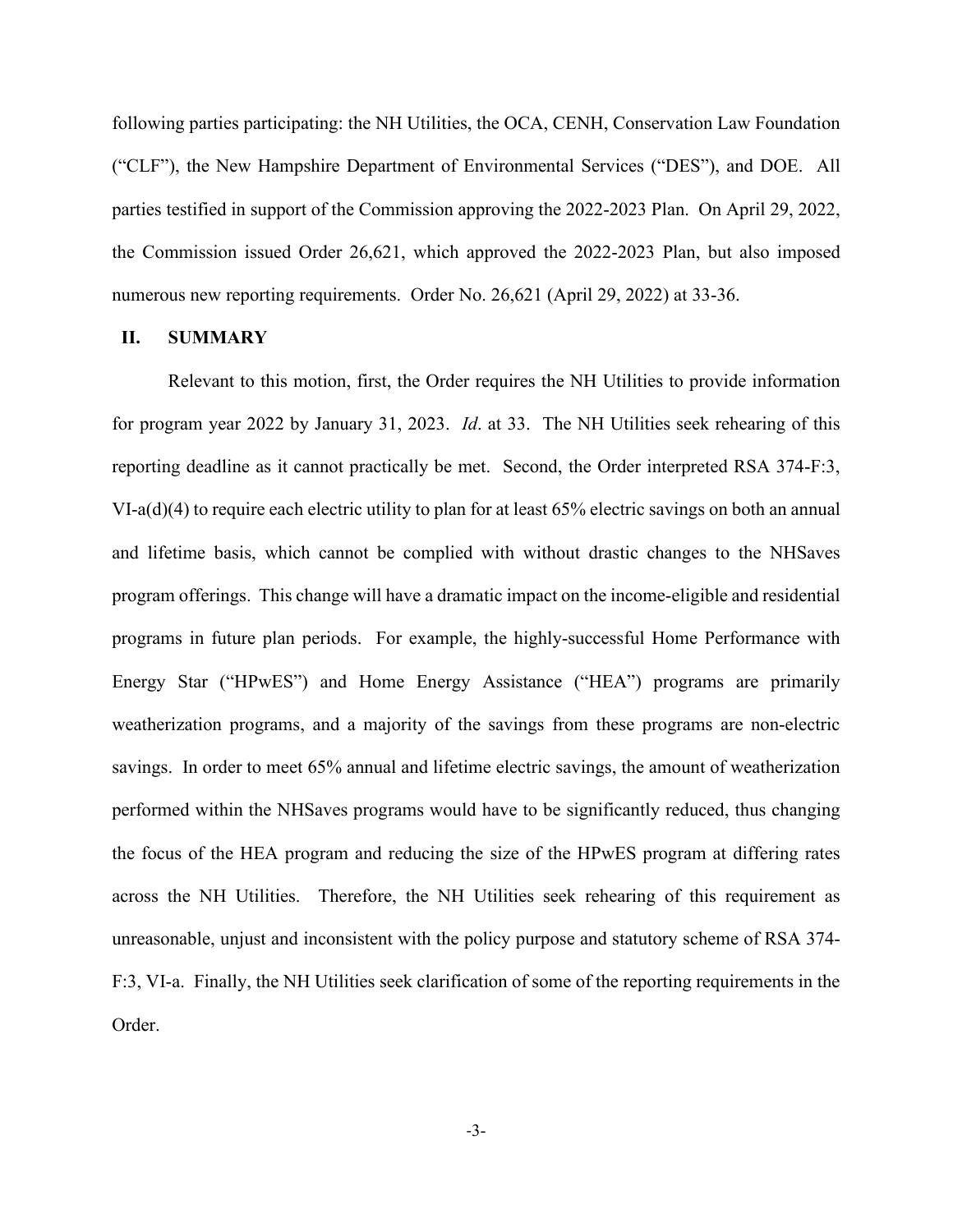### **III. LEGAL STANDARD**

Pursuant to RSA 541:3 and 541:4, a party may move for rehearing of a Commission order within 30 days of the order by specifying every ground upon which it is claimed that the order is unlawful or unreasonable. The Commission may grant rehearing or reconsideration where a party states good reason for such relief. *Public Service Company of New Hampshire*, Order No. 25,361 (May 11, 2012) at 4. Good reason may be shown by identifying specific matters that were overlooked or mistakenly conceived by the deciding tribunal, or by identifying new evidence that could not have been presented in the underlying proceeding. *Id*. at 4-5. Within 30 days of the filing of a motion for rehearing, the Commission must grant, deny, or suspend the order or decision complained of pending further consideration, and the suspension may be upon such terms and conditions as the Commission may prescribe. RSA 365:21.

# **IV. THE NH UTILITIES' REQUEST FOR REHEARING**

## **a. The January 31, 2023 Reporting Deadline is Not Practicable for the NH Utilities**

The NH Utilities request reconsideration of the January 31, 2023 reporting deadline as it relates to program year 2022 for the reporting requirements established in the Order at pages 33- 36. For the past decade, the NH Utilities have filed a joint utility fourth quarter/Q4 report on the previous year's performance of the NHSaves programs by February 28, and filed final, individual utility reports inclusive of performance incentive calculations by June 1. The fourth quarter report has been considered a draft report, with significant additional data gathering, quality assurance/quality control, financial reconciliation, benefit cost analysis, and lost base revenue calculation on the part of each utility between the end of February and the June 1 annual report filing.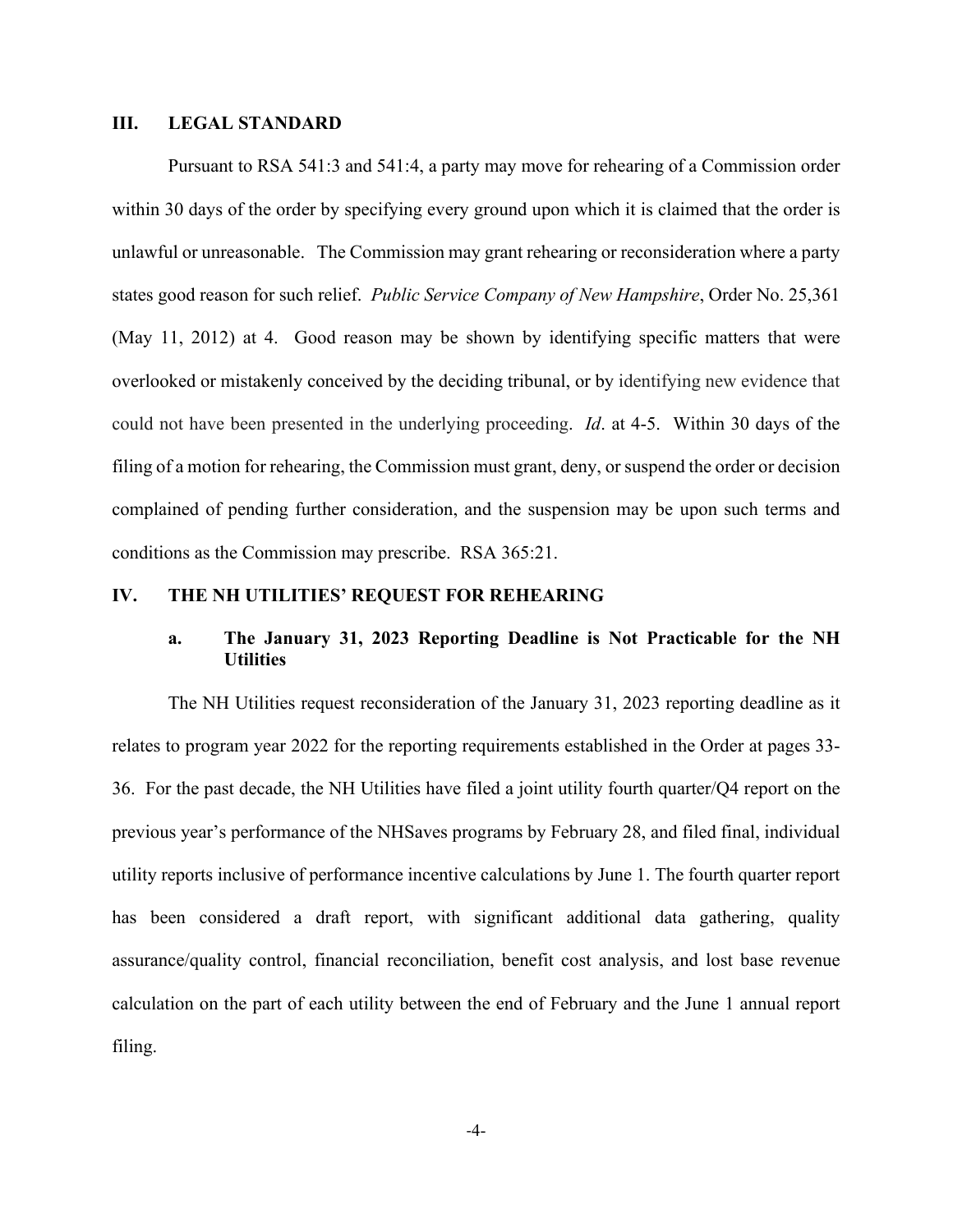Given the significant amount of data involved, it is not administratively feasible for the NH Utilities to submit the reports delineated in the Commission's Order by January 31, 2023. The quality assurance review of energy efficiency and cost data encompasses dozens of implementation vendors for each utility, and tens of thousands of rows of data containing specific information about all rebates provided during the prior program year, including details about participating customers, projects, and savings assumptions. The NH Utilities must reconcile all expenditures to ensure they are tied to specific projects or are otherwise assigned to the appropriate budget categories; they must summarize both expenses and savings in the benefit cost models, develop lost base revenue schedules, ensure the lost revenues calculated on a monthly basis tie to the reported savings in the benefit cost models reported on an annual basis, and provide adequate time for meaningful management review and sign off. Providing actual data for the 2022 program year by the January 31, 2023 reporting requirement deadline is not possible, and therefore this reporting requirement cannot be complied with. The NH Utilities respectfully request that the deadline for the 2022 reporting requirements be moved to June 1, 2023, consistent with existing energy efficiency reporting practices for reporting actual data.

### **b. The Requirements of RSA 374-F:3, VI-a(d)(4) Should Only Be Applied On An Annual Basis**

The NH Utilities request that the Commission reconsider its determination that RSA 374- F:3, VI-a(d)(4) requires each electric utility to plan for at least 65% electric savings on both an annual and lifetime basis, and instead hold that the requirement be determined solely on an annual basis. The DOE, OCA and NH Utilities are all on record at hearing supporting this interpretation, (April 21, 2022 Afternoon Hearing Transcript at 44, 50, 100) and this is the only interpretation that is reasonable and consistent with the intent of the New Hampshire Legislature as articulated in RSA 374-F:3, VI-a and HB 549.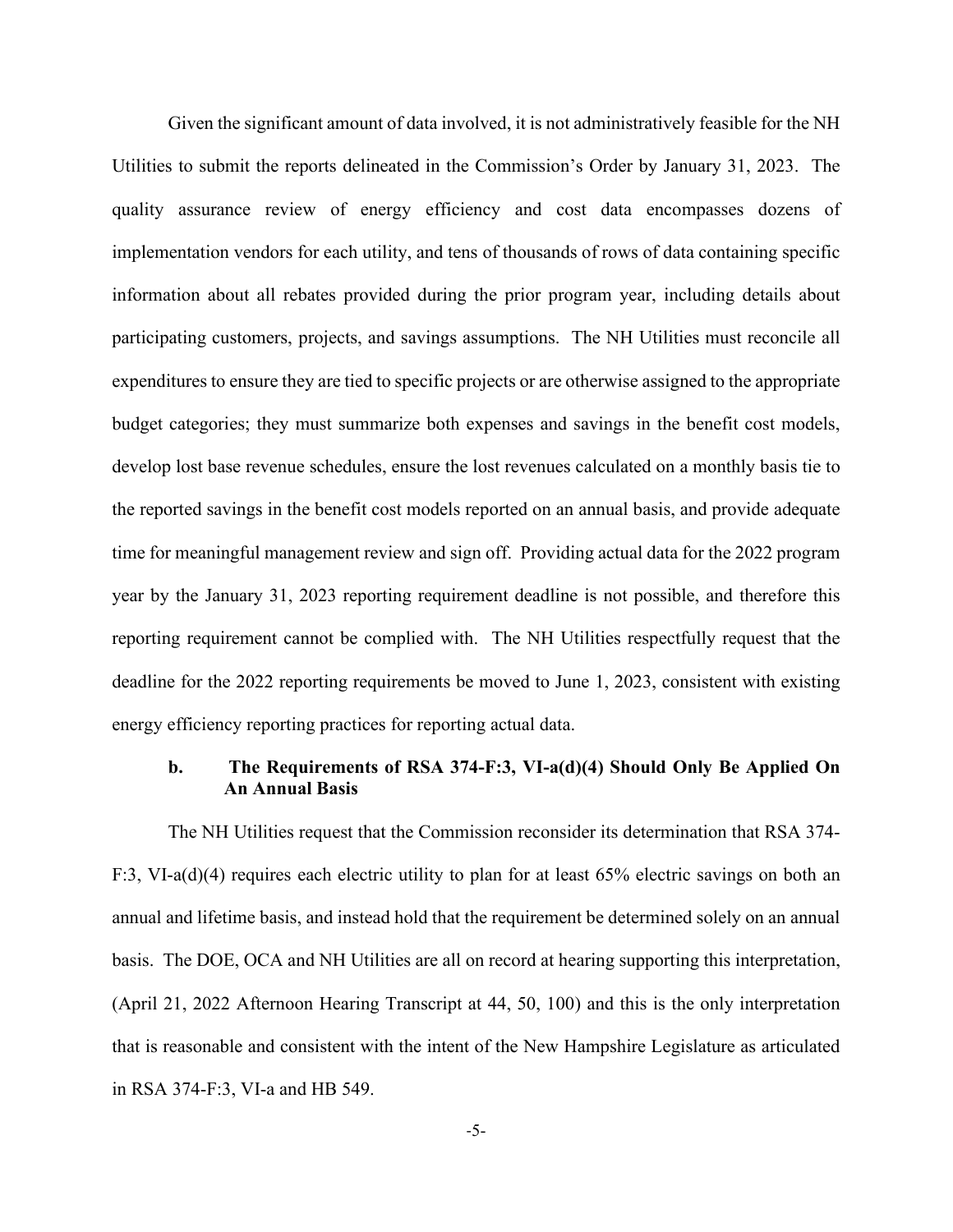The fundamental principles of statutory interpretation are well-established. The New Hampshire Supreme Court has often stated:

We interpret legislative intent from the statute as written and will not consider what the legislature might have said or add language that the legislature did not see fit to include. We construe all parts of a statute together to effectuate its overall purpose and to avoid an absurd or unjust result. Furthermore, we interpret statutes in the context of the overall statutory scheme and not in isolation. Our goal is to apply statutes in light of the legislature's intent in enacting them and in light of the policy sought to be advanced by the entire statutory scheme.

*N. New England Tel. Operations, LLC v. Town of Acworth, 173 N.H. 660, 667 (2020)* (internal citations omitted). HB 549 restored the energy efficiency programming framework, components, and funding that were in place in 2020. *See* RSA 374-F:3, VI-a(d)(2). The interpretation of the new statute to mean the 65% requirement is calculated only on an annual basis provides such continuity consistent with the overall purpose of HB 549. However, the Commission's interpretation that the NH Utilities must meet the 65% threshold on both an annual and lifetime basis would require dramatic changes to the NHSaves programs (as described below), and is therefore inconsistent with the purpose of HB 549.

As stated at the April 21 hearing, outside of legislatively mandated funding allocations for municipal and income-eligible programs, the NH Utilities keep all funding obtained from each rate category within its respective sector, meaning all remaining C&I funding is invested in C&I projects and all remaining residential funding is invested in residential projects. The residential sector program offerings achieve electric savings as well as significant fuel neutral MMBtu savings. The C&I sector programs, outside of the statutorily directed Municipal program, represent the larger opportunity and achievement of electric savings. The two sectors combined must meet any portfolio level electric savings threshold. And while on an annual basis, the electric utilities can meet the requirement that 65% of overall planned energy savings be attributed to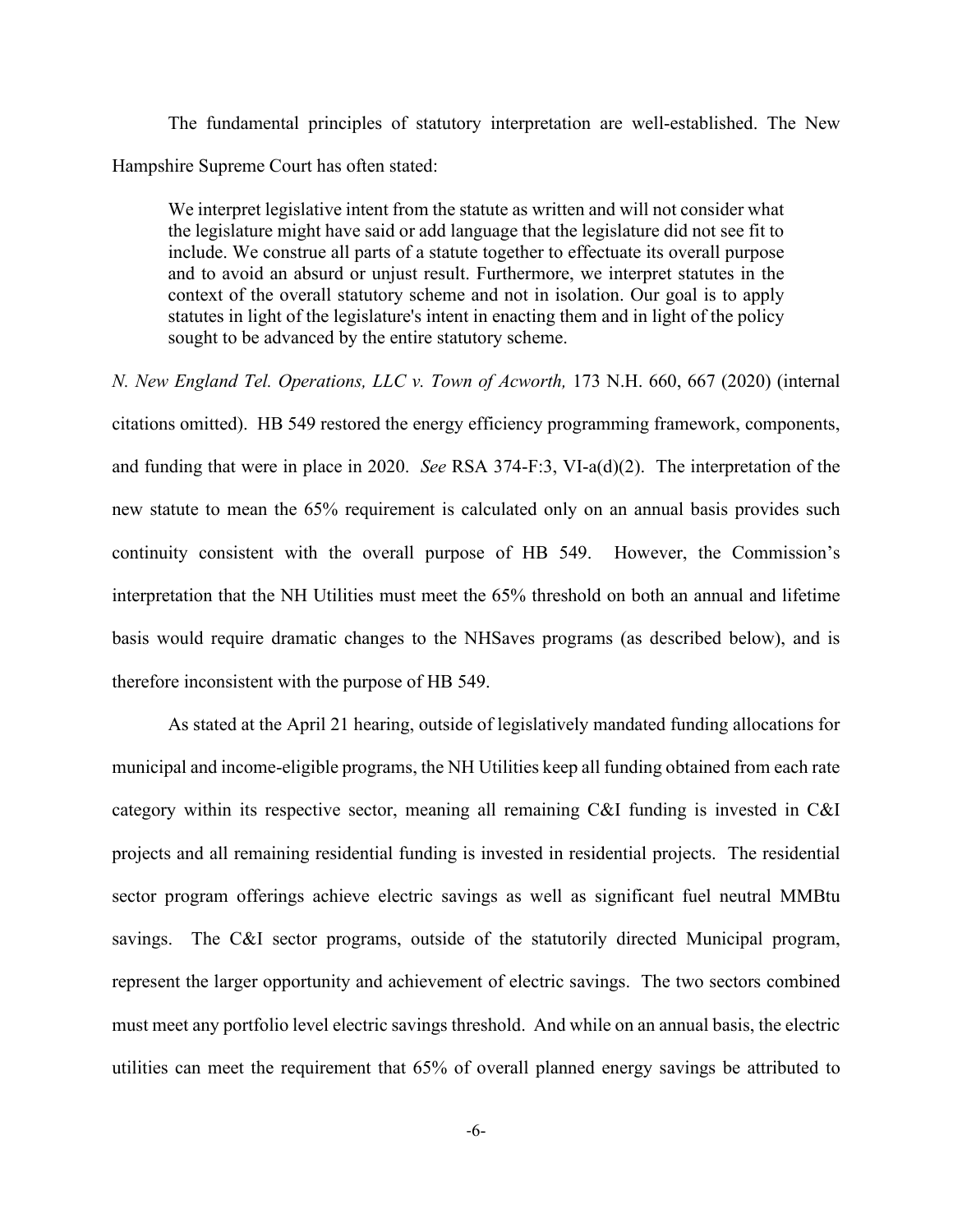electric system savings, that threshold cannot be met on a lifetime basis without significant disruption to the structure of existing programs, and without impermissible cost-shifting. Although the Commission found in the Order that NHEC's planned increase in C&I program funding showed that NHEC was targeting more C&I savings to reach the 65% lifetime savings threshold, that finding cannot provide support for the Commission's interpretation, as it overlooks that NHEC's increase in its C&I funding is a singular event due to carryover funds from a prior program year, rather than part of a viable overall strategy to achieve a 65% lifetime savings threshold. Under the legislatively determined SBC rate structure, none of the NH Utilities are able to increase their C&I funding to achieve higher levels of electric savings in future years without changing the sector funding allocation (*i.e.,* diverting funds from other rate categories to C&I), which would create impermissible cost shifting and subsidization among customer classes. *See*  RSA 374-F:3, VI. However, as discussed below, the inability of the NH Utilities to increase electricity savings by ramping up C&I program funding is not the only factor that limits the ability to achieve the 65% lifetime savings threshold.

The 2022-2023 Plan illustrates that the residential suite of programs achieves relatively lower electric savings per dollar invested than C&I programming, but that those residential programs deliver substantial amounts of beneficial non-electric savings, driving down the achievement of electric savings proportionate to *all* energy savings over the life of installed measures. Requiring 65% of lifetime energy savings to come from electricity-saving projects would thus necessitate lower levels of residential programming, major changes to residential program offerings, or the elimination of certain residential programs entirely. Nothing in RSA 374-F:3, VI-a reveals an intent to eliminate residential programming or to reallocate residential program funds to C&I programs in order to achieve greater lifetime savings. Rather, the purpose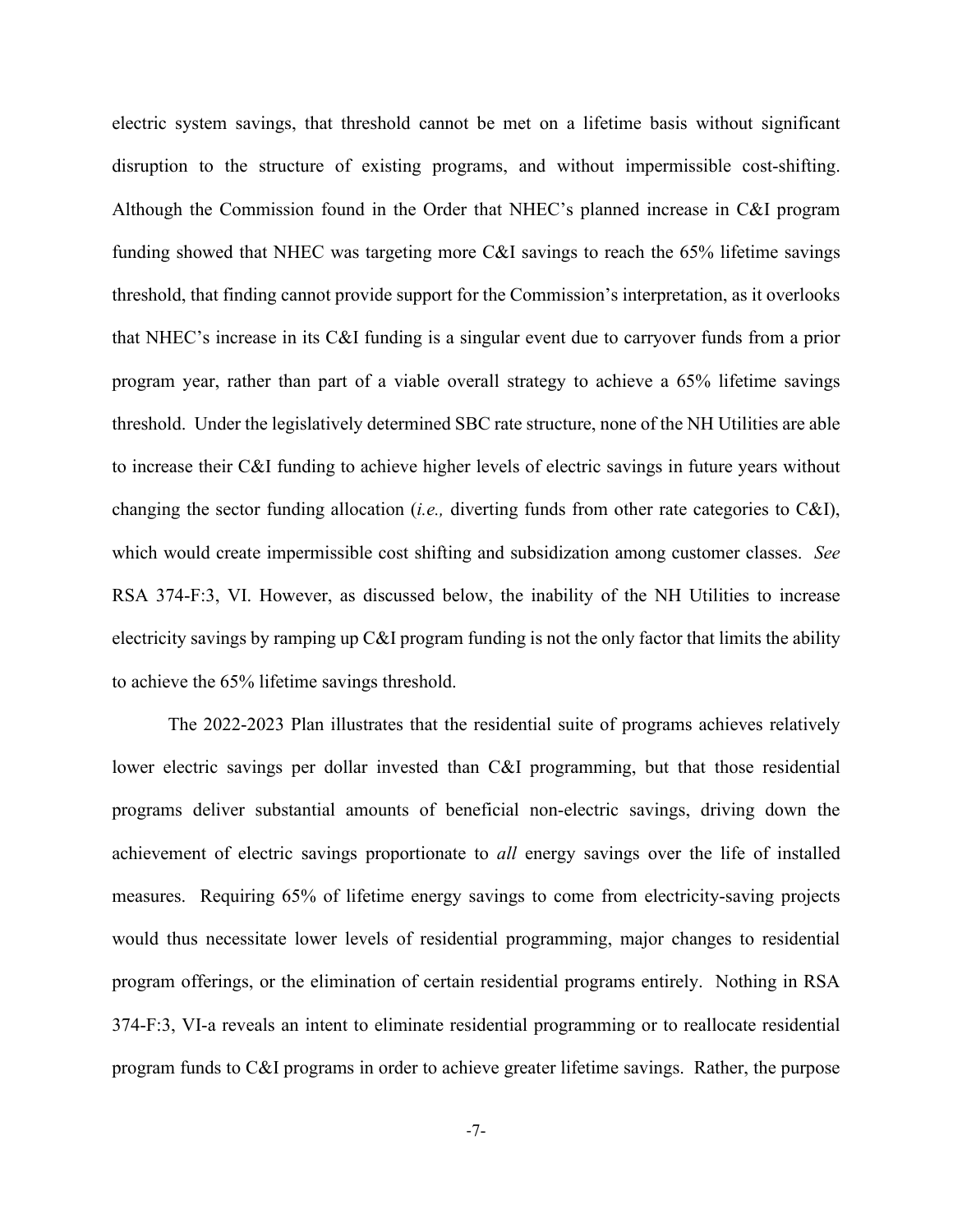of HB 549 was to restore energy efficiency funding and programming to 2020 levels. *See* RSA  $374-F:3$ , VI-a(d)(2). The Commission's interpretation would require a programming shift contrary to the current structure of NHSaves, and contrary to RSA 374-F:3, VI-a(a)(2) that states the SBC is to "fund [p]rograms that promote and describe the consumer advantages of energy efficiency across all ratepayer classes", and would include the scaling back or discontinuation of certain residential programs altogether by one or more of the NH Utilities. This shift would create inconsistent program offerings throughout the state to the detriment of New Hampshire residents statewide, and consequently prevent the NHSaves programs from providing equitable benefits to customers. Such inconsistency would also cause administrative barriers to Home Performance vendors who operate in more than one service territory and who must keep track of different offerings or rebate levels. To apply an interpretation of RSA 374-F:3, VI(d)(4) that would result in such fundamental upheaval of the NHSaves programs is an unjust and unreasonable result which must be reconsidered.

In addition to producing an unjust and unreasonable result, the Commission's interpretation of the 65% requirement is inconsistent with the wording of the statute which states that "in no instance shall an electric utility's **planned** electric system savings fall below 65 percent of its overall **planned** energy savings." RSA 374-F:VI-a(d)(4) (emphasis added). Since the creation of the EERS framework in Docket No. DE 15-137 via Order No. 25,932, the NH Utilities established annual electricity and natural gas savings goals against baseline annual utility sales. The approved 2022-2023 Plan contains an aggregated electric annual savings goal of 1.62% using 2019 kilowatt-hour sales as a baseline, comprised of specific annual savings goals of 0.84% in 2022 and 0.78% in 2023. These planned energy savings for each year of the triennial period are reflected within the respective plans. Also, while the savings achieved will continue into future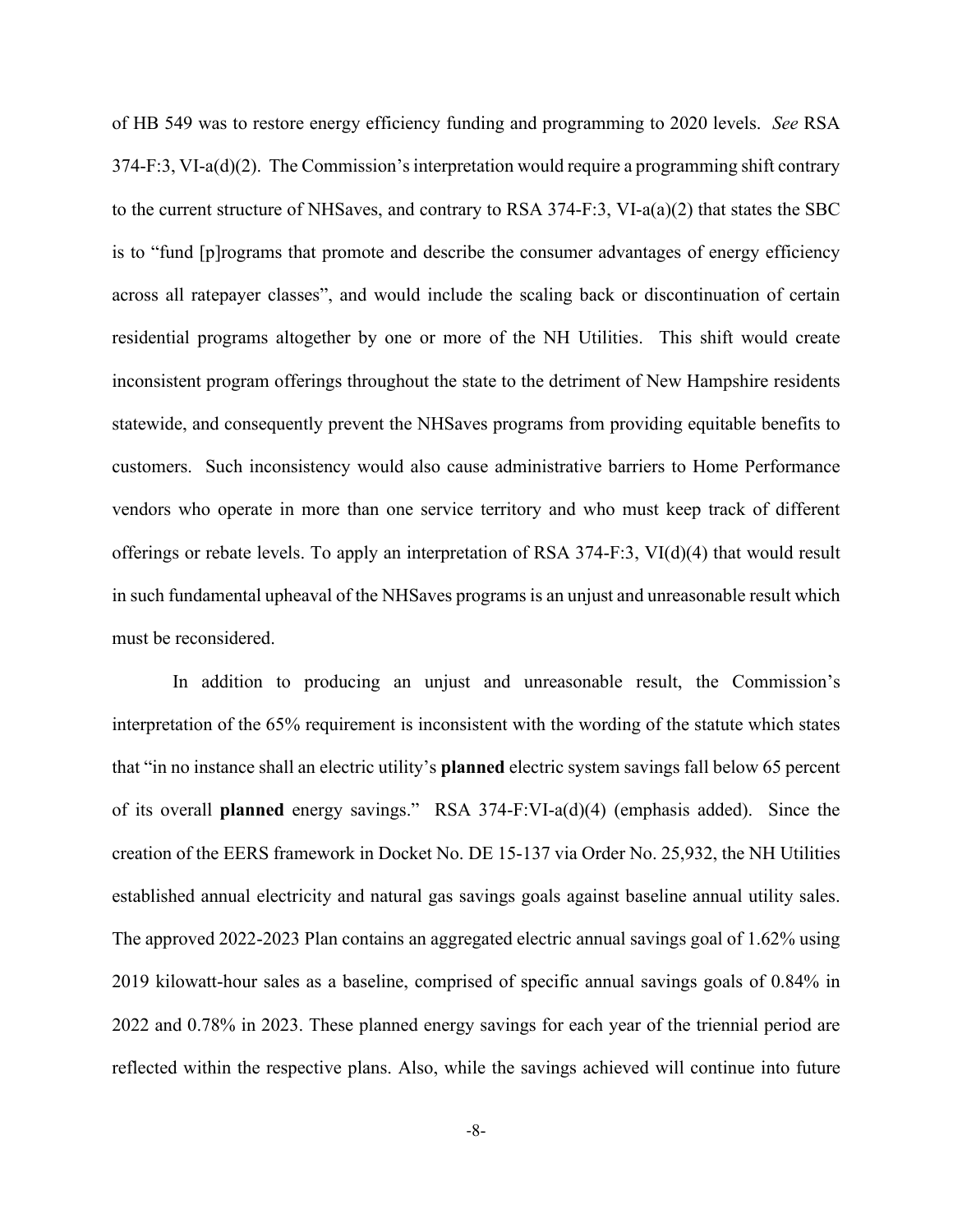planning periods, lifetime savings are not incorporated into goals of subsequent plans. For example, these goals in the 2022-2023 Plan do not include the electric savings still persisting from the 2018-2020 Triennial Plan or from 2021's accomplishments. Therefore, reconsideration of the statutory interpretation that the NH Utilities must plan for 65% of annual and lifetime electric savings is warranted, and the Commission should find instead that the 65% threshold means annual savings only.

## **V. THE NH UTILITIES' REQUEST FOR CLARIFICATION**

The NH Utilities request clarification on several of the reporting requirements established in the Order to be able to comply with those requirements.

1. Pages 34-35, reporting requirement iii(3): the NH Utilities' request that the reporting deadline for this item be extended to the above-requested general reporting deadline for program year 2022 of June 1, 2023 so that the outside support can be procured to develop the required "assessment of the long-term impact of the NHSaves programs on the NH economy". The NH Utilities expect to be able to comply with a June 1, 2023 deadline pending clarification and confirmation of what the Commission seeks with this reporting requirement. Further quantifying and studying the economic impacts noted in the Executive Summary of the 2022-2023 Plan (Bates 6-7)—impacts that include how customers re-invest savings realized from energy efficiency and how NHSaves promotes workforce opportunities and reductions in air pollutants and greenhouse gases—is anticipated to require the services of an outside consultant. The NH Utilities seek clarification on what the Commission intends from the required study, including, if possible, examples of similar analyses that may have been conducted in other jurisdictions. The Order asks that the study "quantif[y] all factors . . . by properly accounting for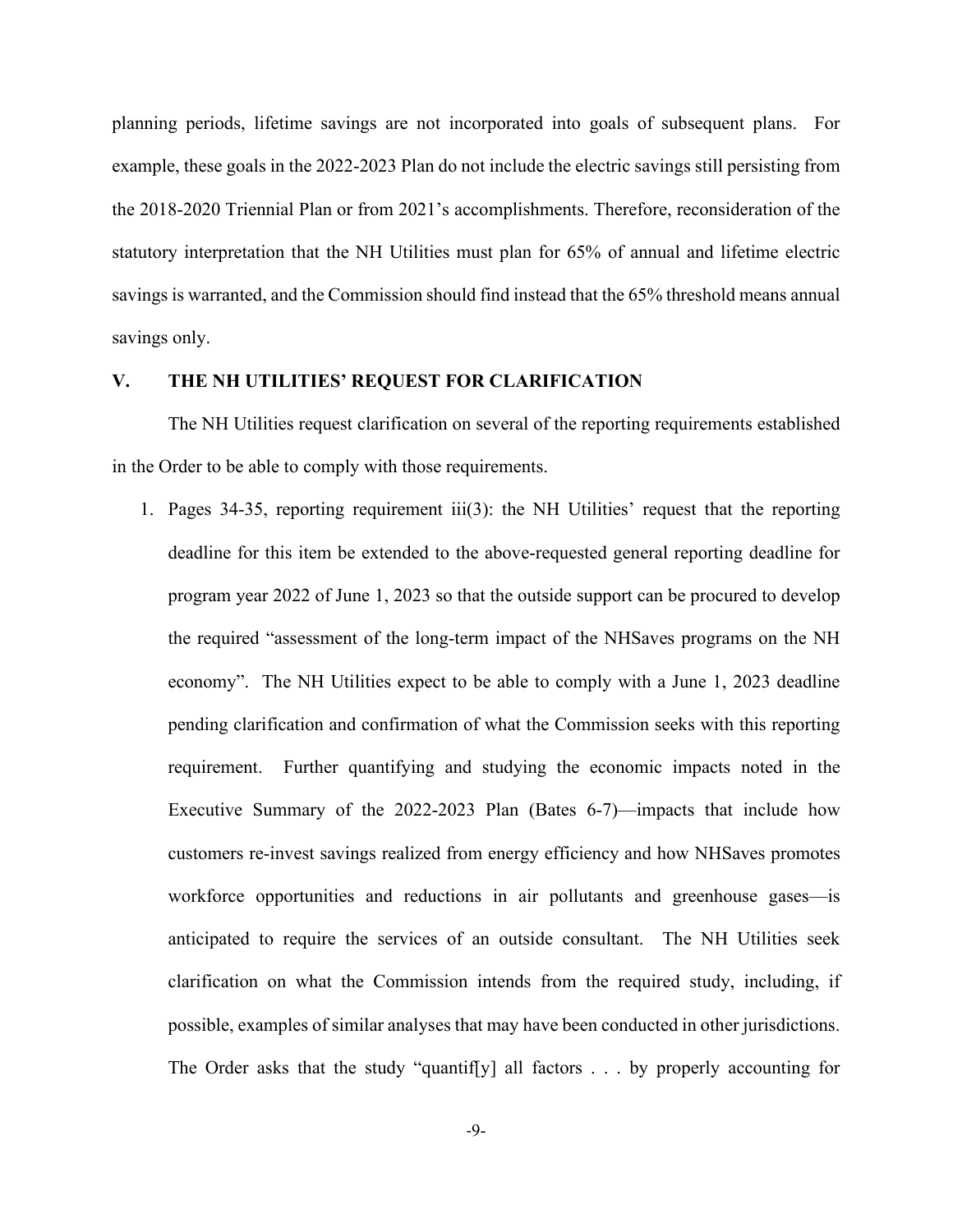discounting that reflects ratepayers' time-preference, and by estimating the energy savings to reflect both the energy intensity and the spillover impacts also associated with future incremental economic activity prompted by the Plan." Order No. 26,261 at 35. Currently, energy intensity is not a metric employed by the NH Utilities in the context of the NHSaves programs, nor is "ratepayers' time-preference" readily available information (and possibly not available at all), nor is it a consistent measurement across the customer base, and so the NH Utilities would need further guidance on what information should be obtained and how. The NH Utilities request clarification from the Commission as to the information it requires for the study before they can create a scope of work, hire a consultant, and conduct the study as required.

2. In support of this new reporting requirement, the NH Utilities will likely draw upon existing research as well as guidance related to undertaking a study of economic impacts from energy efficiency programs, as described in the Synapse Report on NH Cost Effectiveness Review (Appendix B: Economic Development Impacts). Further context is provided by the [ACEEE State Policy Toolkit: guidance on Measuring the Economic](https://www.aceee.org/sites/default/files/Jobs%20Toolkit%203-8-19.pdf)  [Development Benefits of Energy Efficiency,](https://www.aceee.org/sites/default/files/Jobs%20Toolkit%203-8-19.pdf) and the EPA's documentation on ["Estimating](https://www.epa.gov/sites/default/files/2018-07/documents/mbg_2-5_economicbenefits.pdf?msclkid=08da9910d13a11ecbf09a42007b98eb5)  [the Economic Benefits of Energy Efficiency and Renewable Energy".](https://www.epa.gov/sites/default/files/2018-07/documents/mbg_2-5_economicbenefits.pdf?msclkid=08da9910d13a11ecbf09a42007b98eb5) As explained by Synapse in its report: "Estimating the local-level economic impacts of energy efficiency programs involves projecting likely changes in the flow of goods, services, and income, and then estimating the resulting economic benefits measured by the key economic indicators discussed above. There are a variety of methods and models used for this purpose with varying degrees of complexity from simple and less costly rules-of-thumb factors to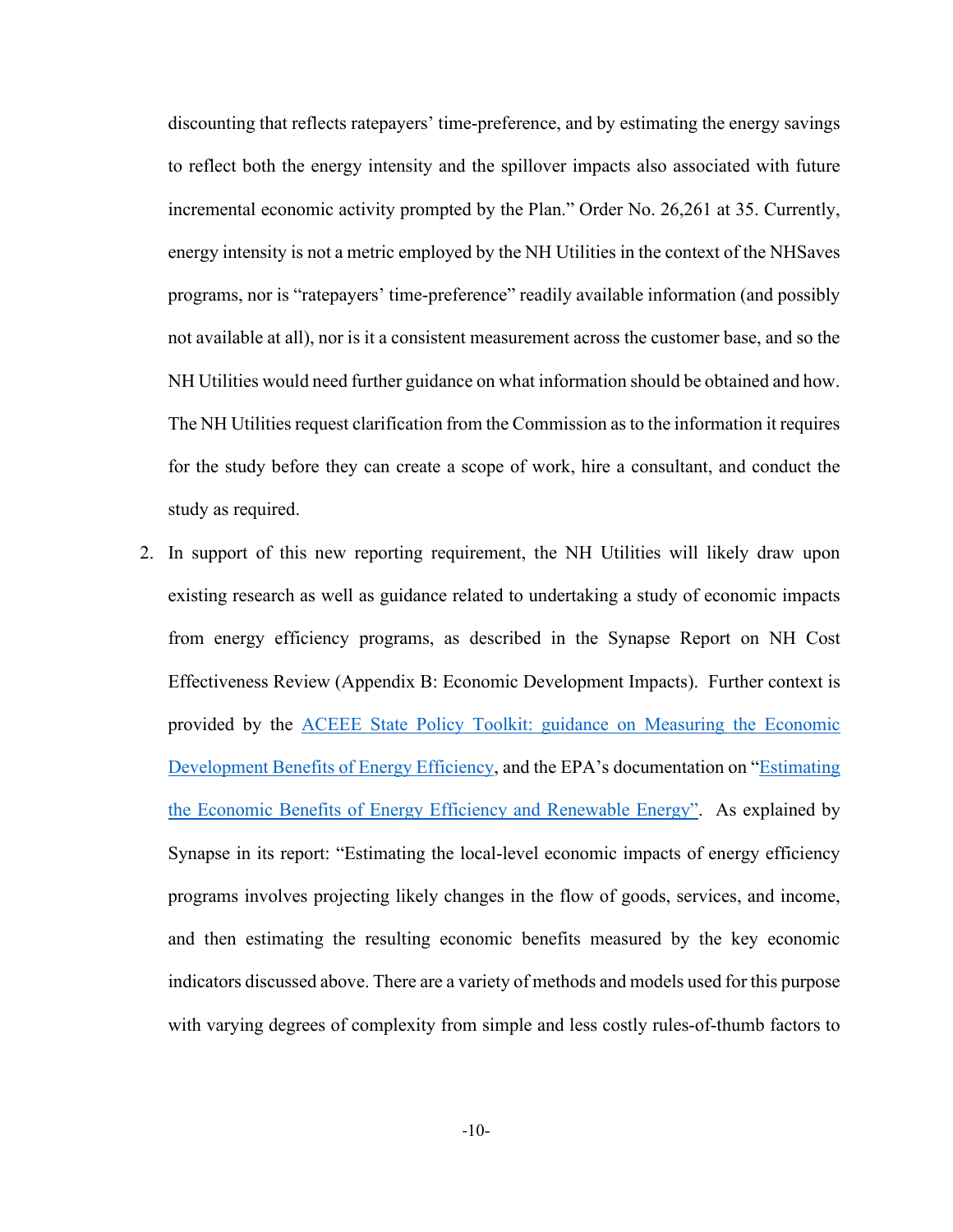more detailed and costly econometric models."<sup>[1](#page-10-0)</sup> Therefore, the NH Utilities seek clarification to most efficiently invest what could be substantial ratepayer dollars in such research to meet the needs of the Commission.

3. Page 35, reporting requirement  $v(1)$ : the Order asks for the net present value of market barriers identified in the 2022-2023 plan. However, market barriers are conditions that prohibit or inhibit the marketplace from implementing a given energy efficiency solution and do not have a readily identifiable cost. Further, the reference to net present value suggests there should also be a lifecycle cost of the market barrier, which, to the knowledge of the NH Utilities, does not exist. Also, multiple market barriers are present in the same market and have interacting effects (e.g., first-cost market barrier is exacerbated by but not entirely distinct from a lack of access to capital), so even if market barriers had quantifiable value it would not be feasible to quantify the cost of *each* market barrier in isolation. Therefore, the NH Utilities request clarification as to what the Commission seeks in terms of quantifying cost or value of a market barrier, or in the alternative, that the Commission modify or rescind this reporting requirement. If the Commission does not rescind this reporting requirement, the NH Utilities note that the July 31, 2022 requirement likely cannot be complied with, though that cannot be confirmed until the requirements of this item are further clarified.

<span id="page-10-0"></span><sup>1</sup> Docket No. DE 17-136, Synapse Energy Economics: *New Hampshire Cost Effectiveness Review: Application of the National Standard Practice Manual to New Hampshire*, page 77 (October 14, 2019): [https://www.puc.nh.gov/regulatory/Docketbk/2017/17-136.html](https://urldefense.com/v3/__https:/linkprotect.cudasvc.com/url?a=https*3a*2f*2fwww.puc.nh.gov*2fregulatory*2fDocketbk*2f2017*2f17-136.html&c=E,1,ntD1ohih9KPrAoj1ebghoNGrOJZMexgoKQo1BZujYjV-MgSIASLQUgFI3z5iIcZWaLkVVANrbLOqvEmCJW2IzGIKtcgH2t6dHeP09vN2F_A91bhM&typo=0&ancr_add=1__;JSUlJSUlJQ!!A_2VBGNDm7Y!vfSLsxltBZ0X23tdwIa8Z_vOArBU5qoNArW7_vbcpXtDPVMYMarquIwfCd7jbcEs-byd9cU5WDDD_hPLB343lhxtfQ$) (Docket entry No. 154).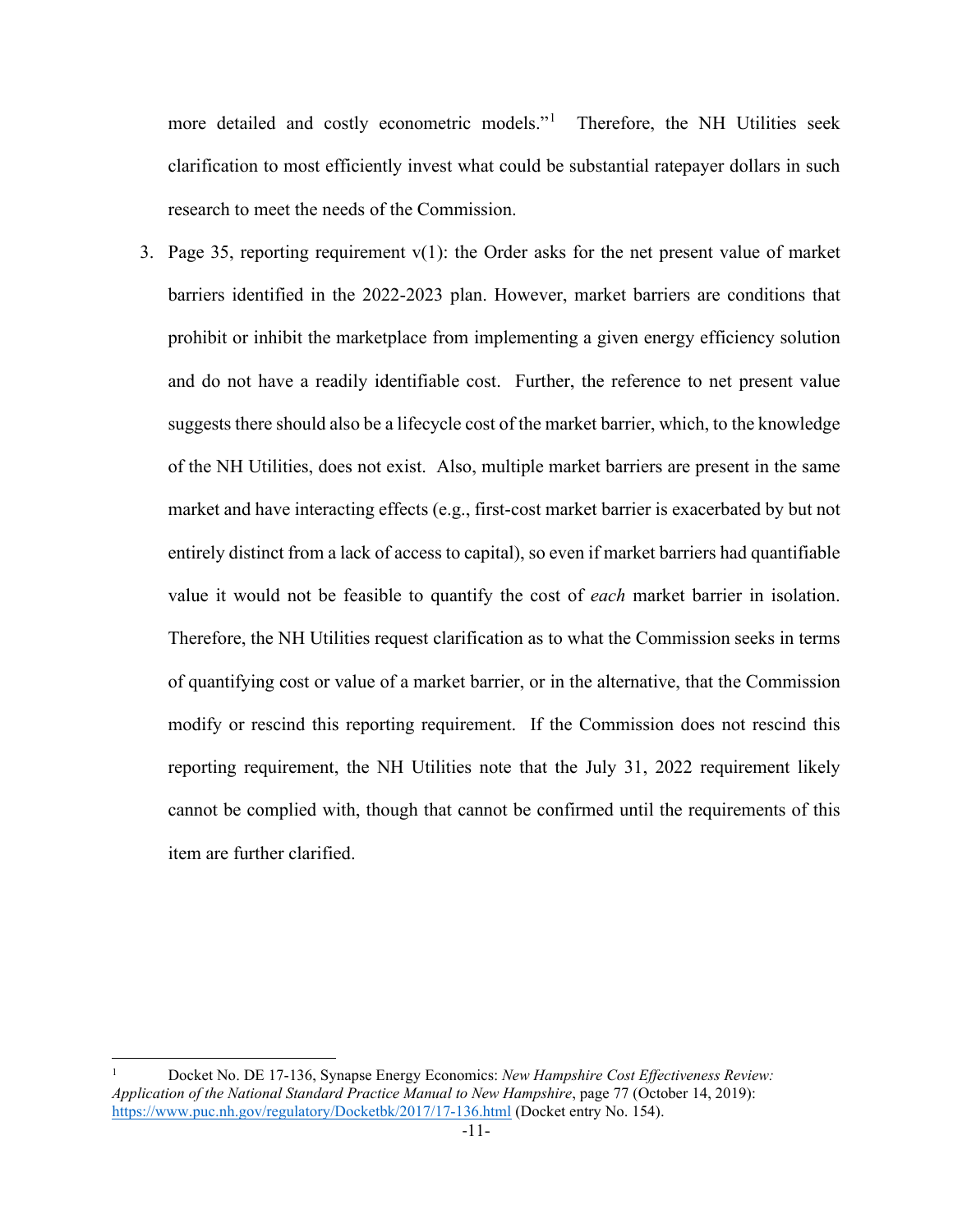WHEREFORE, the Moving Parties respectfully request that the Commission:

- A. Grant rehearing of the issues identified in this Motion for the reasons set forth in Section IV, above, which are that the Commission's decision establishes a deadline that is not able to be complied with; that the parts of the decision are not in accordance with New Hampshire law; and the Commission rendered conclusions that are unsupported or contradicted by the evidentiary record;
- B. Provide clarification of the issues identified in Section V, above, that arise from the Order and impact the NH Utilities' ability to comply with the new reporting requirements; and
- C. Grant any such further relief as may be just and reasonable.

Respectfully submitted,

The NH Utilities: New Hampshire Electric Cooperative, Inc.; Public Service Company of New Hampshire d/b/a Eversource Energy; Unitil Energy Systems, Inc.; Liberty Utilities (Granite State Electric) Corp. d/b/a Liberty; Liberty Utilities (EnergyNorth Natural Gas) Corp. d/b/a Liberty; and Northern Utilities, Inc.;

> PUBLIC SERVICE COMPANY OF NEW HAMPSHIRE D/B/A EVERSOURCE ENERGY

Date: May 27, 2022 By:

Jessica A. Chiavara Counsel